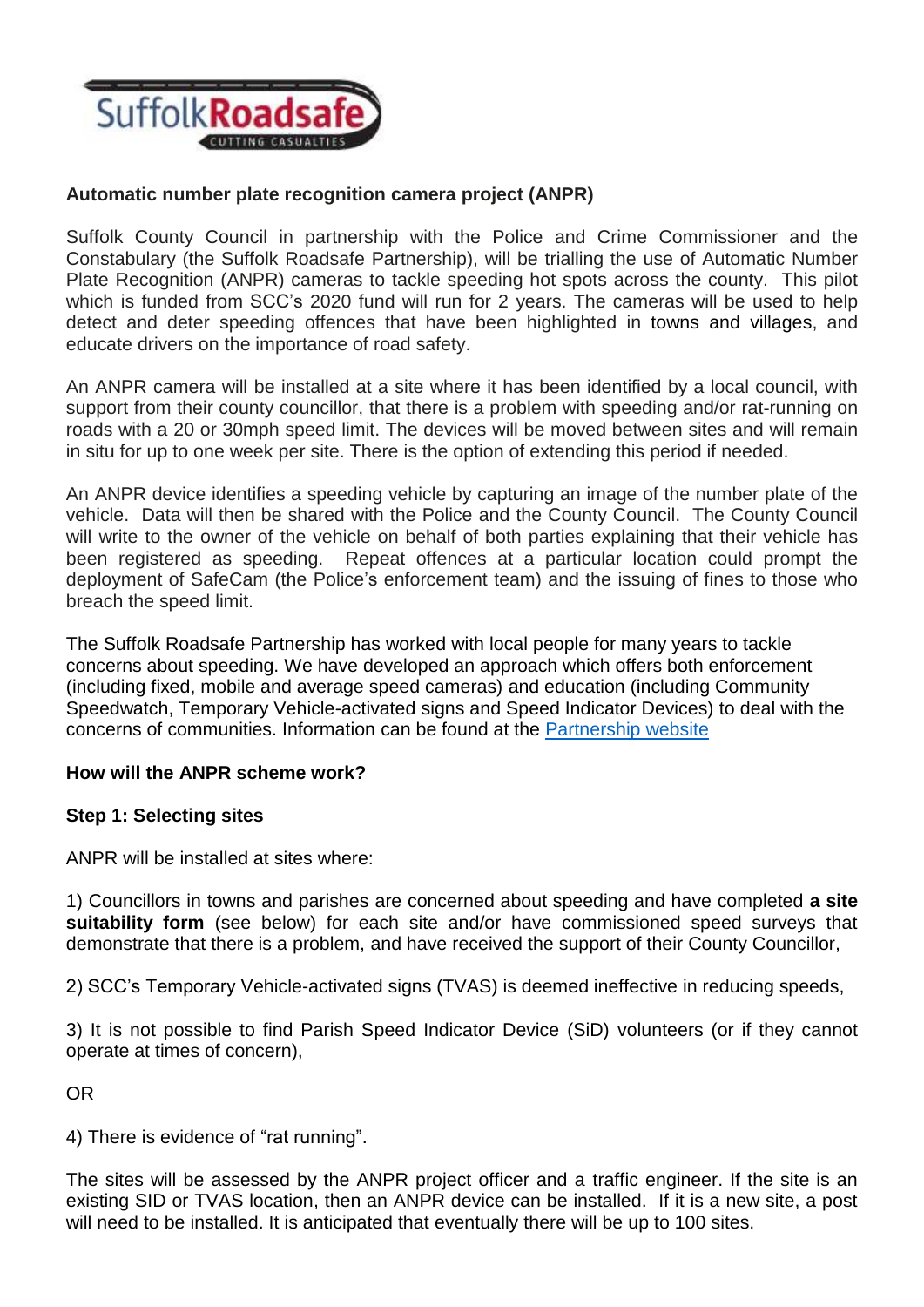#### **Step 2: ANPR in operation**

An ANPR device will remain in situ for up to one week per site. (ANPR devices are "power hungry" and if there is a high number of speeders, then the battery may quickly run down). The ANPR project officer will visit the site, remove the device and download and analyse the data.

#### **Step 3: Educating speeding drivers**

Drivers of vehicles that exceed an agreed threshold will receive a letter badged with SCC and Suffolk Constabulary.

Data will also be forwarded to the Police about drivers who have received more than two letters in 12 months. The Police, resource permitting, will contact the drivers directly.

#### **Step 4: Improving speed enforcement**

The macro-data identifying sites and times where and when drivers regularly exceed the speed limit will be forwarded to the SafeCam team to aid the deployment of Community Enforcement Officers (CEO). The CEO will carry out enforcement, and offenders will be caught and prosecuted or offered an alternative to prosecution.

#### **What will the impact of ANPR be?**

Over time it is hoped that there will be

- fewer speeding infringements,
- a reduction in complaints from local communities,
- an improvement in quality of life for residents and
- a reduction in accidents.

The success of the scheme will be measured after 24 months and will be evaluated fully. If the pilot proves to be successful then it is anticipated that Suffolk Roadsafe partners will consider extending the pilot on a permanent basis. If the pilot is unsuccessful, then the Council may consider donating the equipment to the Police for use by the SafeCam team.

## **FREQUENTLY ASKED QUESTIONS – ANPR**

| <b>QUESTION</b>                                                                        | <b>ANSWER</b>                                                                                                                                                                                                                                                                                        |
|----------------------------------------------------------------------------------------|------------------------------------------------------------------------------------------------------------------------------------------------------------------------------------------------------------------------------------------------------------------------------------------------------|
| <b>Requests/General</b>                                                                |                                                                                                                                                                                                                                                                                                      |
| If drivers are seen to be<br>exceeding the speed<br>limit, will they be<br>prosecuted? | The ANPRs are used for educational purposes, not<br>enforcement. Drivers will not be prosecuted.                                                                                                                                                                                                     |
| As a resident, I am<br>concerned about<br>speeding, can I request<br>an ANPR?          | SCC will only consider requests from an organisation (or<br>elected representative). Please express your concern to<br>your local Parish or Town Councillors or County Councillor<br>and propose this option.                                                                                        |
| Can an ANPR be used<br>in a 20mph or 40mph<br>limit?                                   | ANPRs can generally only be used within 30mph or 20mph<br>restricted areas; the increased risk of working with<br>potentially higher traffic speeds within a 40mph area is not<br>considered acceptable. However, the SCC owned TVAS can<br>be deployed in 40 mph restricted areas by our Contractor |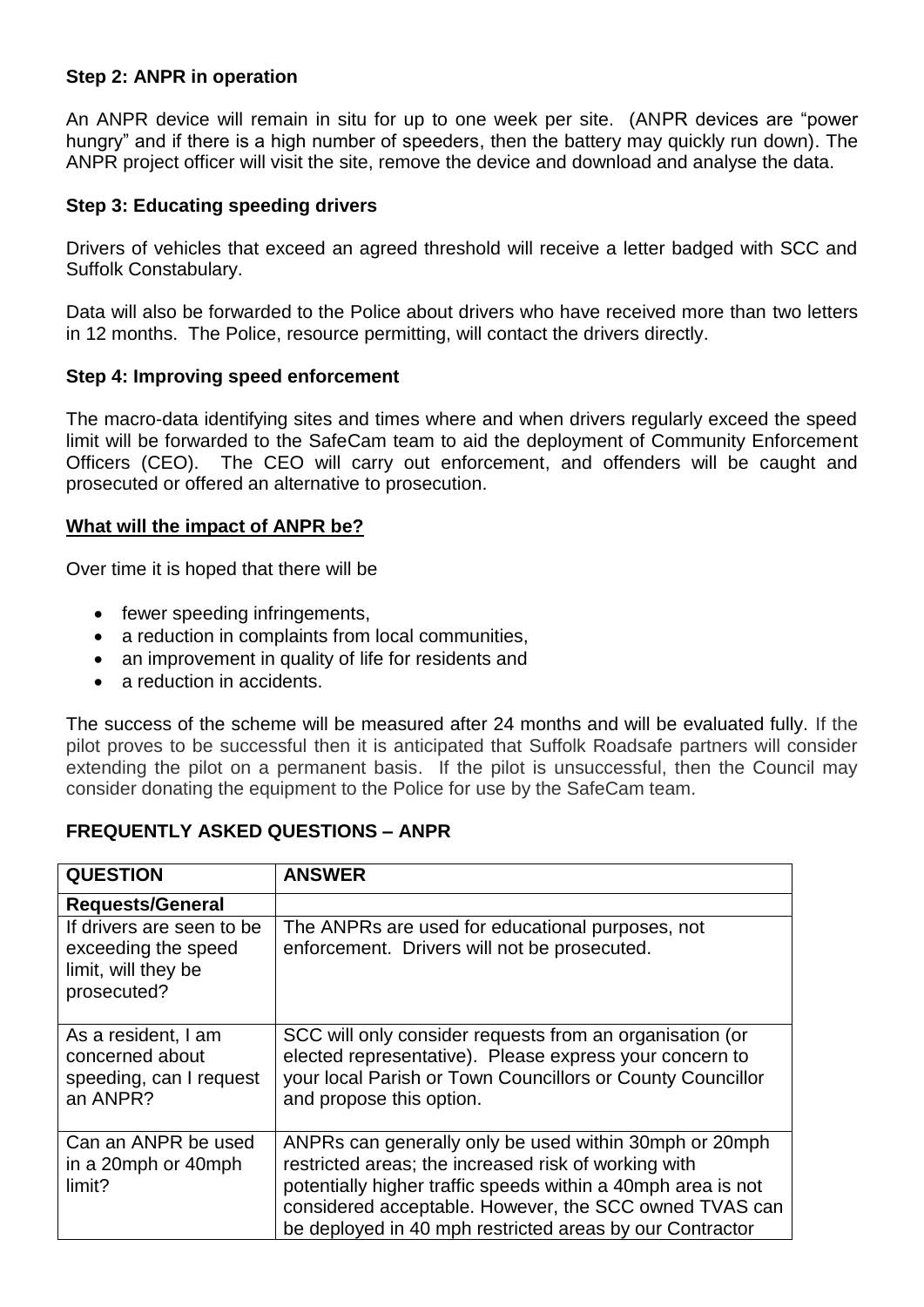|                                                                                       | with additional safety measures.                                                                                                                                                                                                                                                                                                                                                                |
|---------------------------------------------------------------------------------------|-------------------------------------------------------------------------------------------------------------------------------------------------------------------------------------------------------------------------------------------------------------------------------------------------------------------------------------------------------------------------------------------------|
| Will the ANPR device<br>be used with a SID?                                           | During the first year of the project, it is anticipated that the<br>ANPR will be trialled on its own, and also in combination<br>with a SID either installed alongside each other or with the<br>SID some distance in advance of the ANPR. This is a pilot<br>project and we will evaluate it and make the system as<br>effective as possible.                                                  |
| <b>Assessments</b>                                                                    |                                                                                                                                                                                                                                                                                                                                                                                                 |
| What happens if SCC<br>rejects the site<br>requested?                                 | SCC will state its reason for rejection against the stated<br>criteria, but it should be obvious when working through the<br>checklists if a site is suitable.                                                                                                                                                                                                                                  |
| Is there an appeal<br>process?                                                        | It is hoped that the local council can identify an alternative<br>site, however it will always be possible that there is no<br>suitable site from which an ANPR can be operated.                                                                                                                                                                                                                |
| <b>Site specific</b>                                                                  |                                                                                                                                                                                                                                                                                                                                                                                                 |
| What happens if there<br>is not a suitable post for<br>the ANPR to be<br>attached to? | Using an existing sign post is preferred. SCC will determine<br>if an existing post is tall enough and replace if necessary.<br>Alternatively, SCC will install new posts where required.                                                                                                                                                                                                       |
| How many sites can a<br>local council request for<br>assessment?                      | There is no limit to the number of site requests that a local<br>council can submit, however SCC has had many requests<br>for ANPR and it is unlikely that more than one site will be<br>considered per town or village.                                                                                                                                                                        |
| What happens if an<br>ANPR or post gets<br>damaged?                                   | The damage should be reported directly to<br>SafetyandSpeedManagement@suffolkhighways.org The<br>post will be replaced free of charge within 14 weeks, in<br>recognition of the work being done by the local community.                                                                                                                                                                         |
| The site is within a<br>conservation area, will<br>that be an issue?                  | Generally, SCC standard traffic sign posts are grey however<br>in Conservation Areas, we will endeavour to erect black<br>posts. It is important to complete the appropriate box in the<br>proforma.                                                                                                                                                                                            |
| Will SIDs record speed<br>data?                                                       | Some SIDs record data and a Parish or Town Council may<br>decide to incorporate this in their specification when<br>considering purchasing a SID.                                                                                                                                                                                                                                               |
|                                                                                       | SCC has access to data from its own recording equipment<br>and does not require or accept data from Parish or Town<br><b>Council owned SIDs.</b>                                                                                                                                                                                                                                                |
| How long will an ANPR<br>be left at one location?                                     | The volume of traffic and speeds determine the operating<br>time of the ANPR device. It is intended that the ANPR<br>remains in place for at least a week, however on busy roads<br>this may not be possible.                                                                                                                                                                                   |
| Why does it take so<br>long to approve a site<br>and install a post?                  | Once SCC receives an application for a site to be assessed<br>the process will begin. It may be the case that SCC has to<br>contact a local council to discuss the suitability of a site or to<br>find an alternative location. This will generally be done by<br>email/phone to avoid site visits. SCC will then produce a job<br>pack for the site. The job packs need to contain site plans, |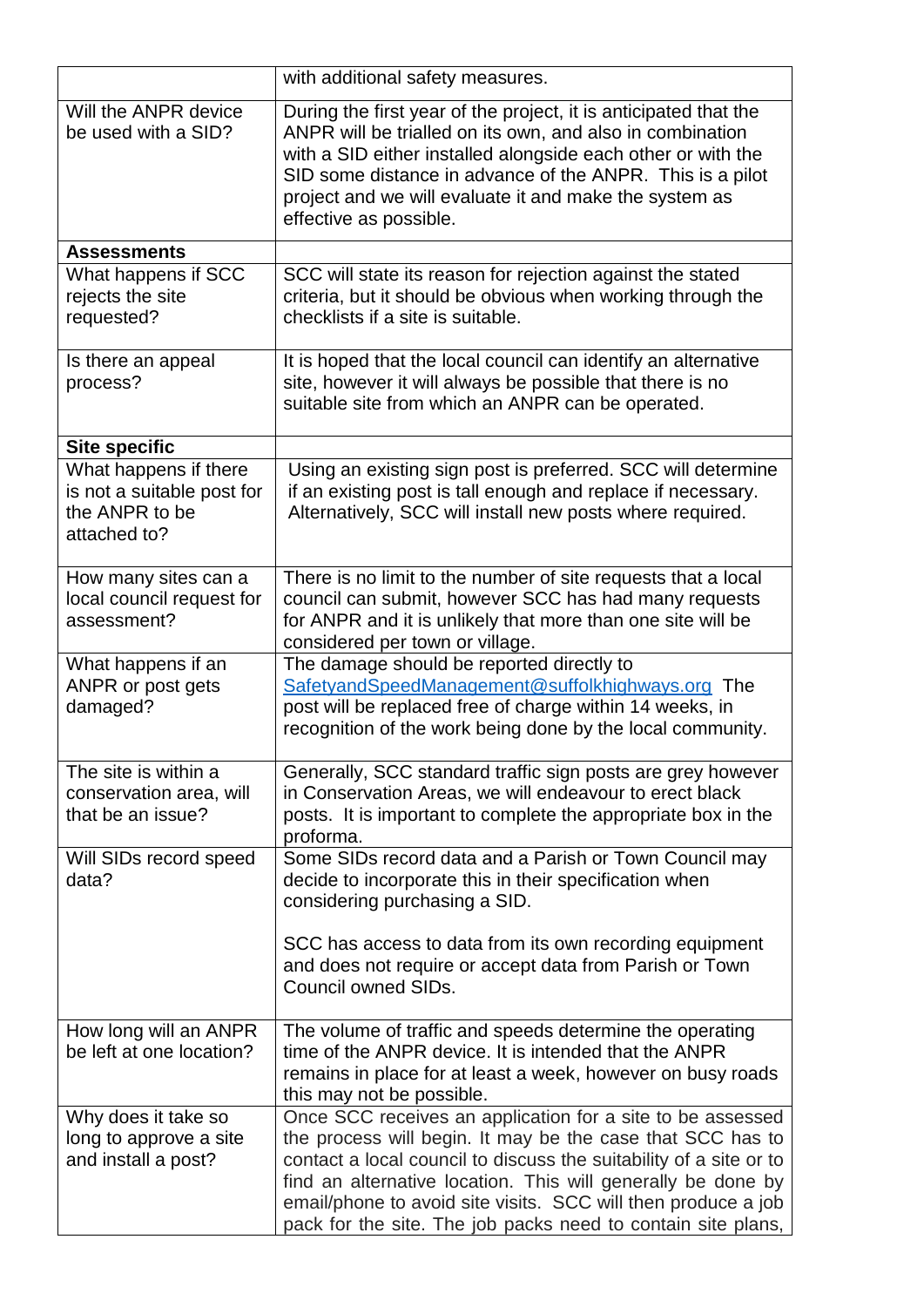|                                                                            | CDM checklists and underground utility plans to ensure the<br>safe erection of the poles. It will need a period of time to<br>produce these and then, once the works are ordered the<br>contractor has up to 14 weeks to carry out the works $-$ this<br>time is needed to order materials, schedule the site works,<br>sort out the traffic management and obtain any permits to<br>operate on the highway. |
|----------------------------------------------------------------------------|--------------------------------------------------------------------------------------------------------------------------------------------------------------------------------------------------------------------------------------------------------------------------------------------------------------------------------------------------------------------------------------------------------------|
|                                                                            |                                                                                                                                                                                                                                                                                                                                                                                                              |
| <b>ANPR activity</b>                                                       |                                                                                                                                                                                                                                                                                                                                                                                                              |
| How will I find out what<br>the impact of the ANPR<br>deployment has been? | The ANPR will produce a simple report which will provide a<br>breakdown of traffic speeds over the period of the<br>deployment, with details of how many letters have been<br>issued, whether the SNT has been informed about regular<br>speeders and a summary of the information sent to the<br>Police SafeCam Team to aid their deployment.                                                               |
| How often will the                                                         | The ANPR will be deployed most frequently at sites where                                                                                                                                                                                                                                                                                                                                                     |
| ANPR be deployed at                                                        | there is evidence of persistent or high-speeders and at other                                                                                                                                                                                                                                                                                                                                                |
| an agreed site?                                                            | sites on an ad hoc basis.                                                                                                                                                                                                                                                                                                                                                                                    |
| <b>Permission</b>                                                          |                                                                                                                                                                                                                                                                                                                                                                                                              |
| Do I need to seek                                                          | If the site has an existing post that is being used for                                                                                                                                                                                                                                                                                                                                                      |
| permission from                                                            | SID/TVAS, you do not need to seek permission from                                                                                                                                                                                                                                                                                                                                                            |
| residents?                                                                 | residents to use ANPR on that post.                                                                                                                                                                                                                                                                                                                                                                          |
|                                                                            | If there is no post currently at the site/the post has not been                                                                                                                                                                                                                                                                                                                                              |
|                                                                            | used for SID/TVAS, you will need to seek permission from<br>residents. You only need to seek permission from the                                                                                                                                                                                                                                                                                             |
|                                                                            | household that the post sits directly outside of.                                                                                                                                                                                                                                                                                                                                                            |

**March 2021**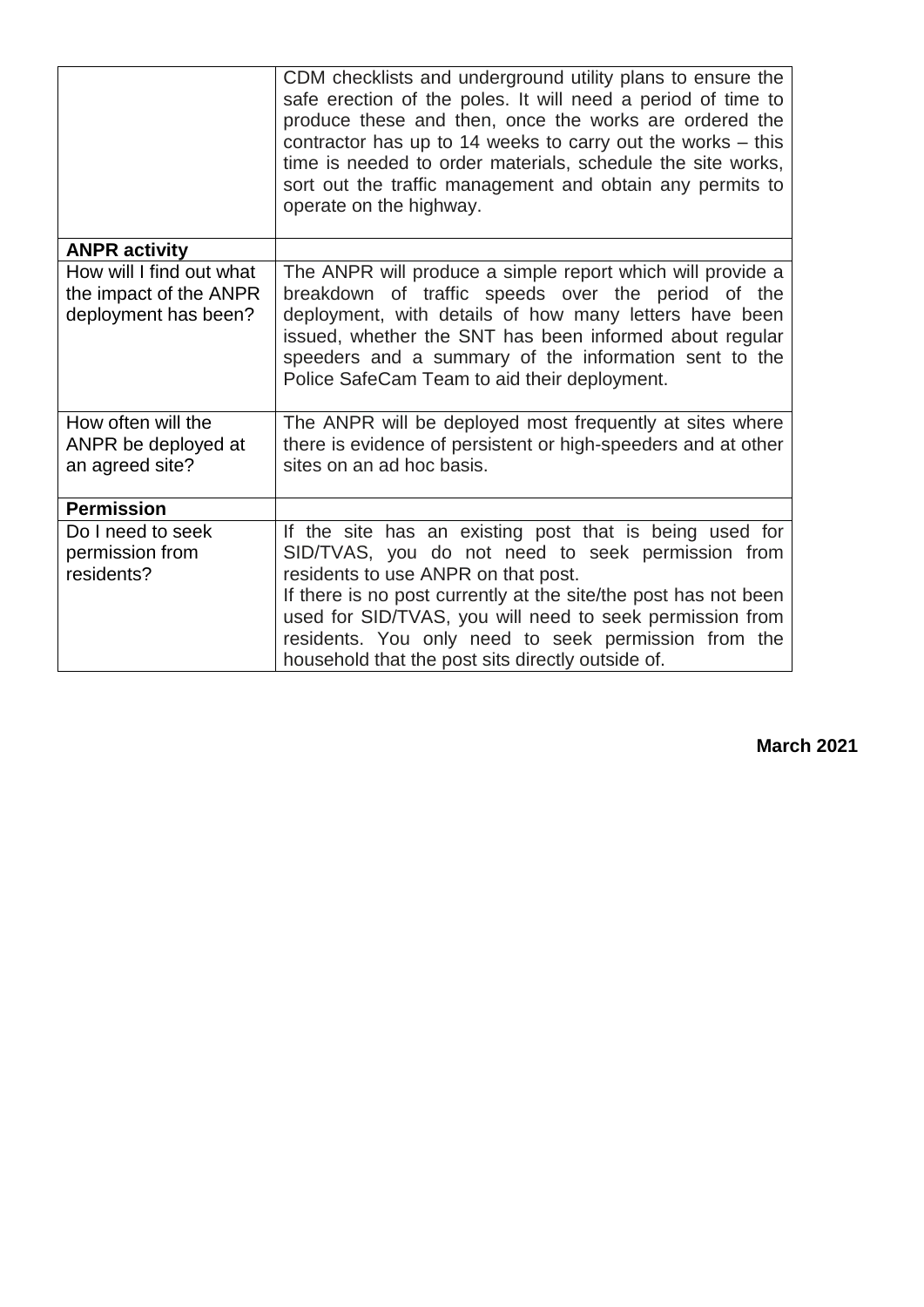# **ANPR SITE SUITABILITY CHECKLIST:** *A separate form is required for each site proposed.*

*N.B. Applications will only be accepted from Councillors with written evidence of residents' approval. (Form to be mailed to:* [anpr@suffolk.gov.uk\)](mailto:anpr@suffolk.gov.uk)

| <b>Location</b>                                                                                                   |  |
|-------------------------------------------------------------------------------------------------------------------|--|
| Parish / Town                                                                                                     |  |
| Road Name / Number                                                                                                |  |
| Description of location                                                                                           |  |
| OS Grid Reference<br>https://gridreferencefinder.com                                                              |  |
| Photographs / Images<br>(If possible, provide imagery or<br>link to online imagery to aid site<br>identification) |  |

| <b>General site details</b>                                                                                                                      |            |           |
|--------------------------------------------------------------------------------------------------------------------------------------------------|------------|-----------|
| Is the site within a 30mph speed limit?                                                                                                          | <b>Yes</b> | No.       |
| Will the ANPR be visible to an approaching vehicle from 100m?                                                                                    | <b>Yes</b> | <b>No</b> |
| At 100m away, is the speed limit still 30mph?                                                                                                    | Yes        | <b>No</b> |
| For the entire distance that the ANPR can be seen is the road free of<br>junctions and driveways?                                                | Yes        | <b>No</b> |
| Will the ANPR be on the same side of the road as approaching traffic?                                                                            | Yes        | <b>No</b> |
| Is there suitable off-road parking at or near the location to enable the<br>ANPR to be installed safely and without obstructing the carriageway? | <b>Yes</b> | <b>No</b> |
| In the summer is tree or hedgerow growth likely to obscure the ANPR                                                                              | Yes        | <b>No</b> |
| Do local residents approve of the location? (Letter attached as evidence)                                                                        | Yes        | <b>No</b> |
| Is the location in a Conservation Area?                                                                                                          | Yes        | <b>No</b> |

|                                                                                                                                           | <b>Specific site details</b>                                            |            |      |           |
|-------------------------------------------------------------------------------------------------------------------------------------------|-------------------------------------------------------------------------|------------|------|-----------|
|                                                                                                                                           | Is there an existing traffic sign pole at the site (this is preferred)? |            |      | No.       |
| Is the existing pole tall enough to mount the ANPR with the existing sign?                                                                |                                                                         |            | Yes  | No.       |
| If the pole is by a footpath can the ANPR be mounted to allow at least 2.3m<br>clearance between the ground and the bottom of the device? |                                                                         |            | Yes  | <b>No</b> |
| Is the ground at the site firm and level?                                                                                                 |                                                                         |            | Yes  | No.       |
| Is there sufficient room at the site to allow safe access and 0.5m clearance<br>from the edge of the ANPR to passing traffic?             |                                                                         |            | Yes  | No        |
| Form completed by:                                                                                                                        |                                                                         |            |      |           |
| Name:                                                                                                                                     |                                                                         | Signature: | Date |           |
|                                                                                                                                           |                                                                         |            |      |           |
| Position:                                                                                                                                 |                                                                         |            |      |           |
| Address<br>and<br>Email:                                                                                                                  |                                                                         |            |      |           |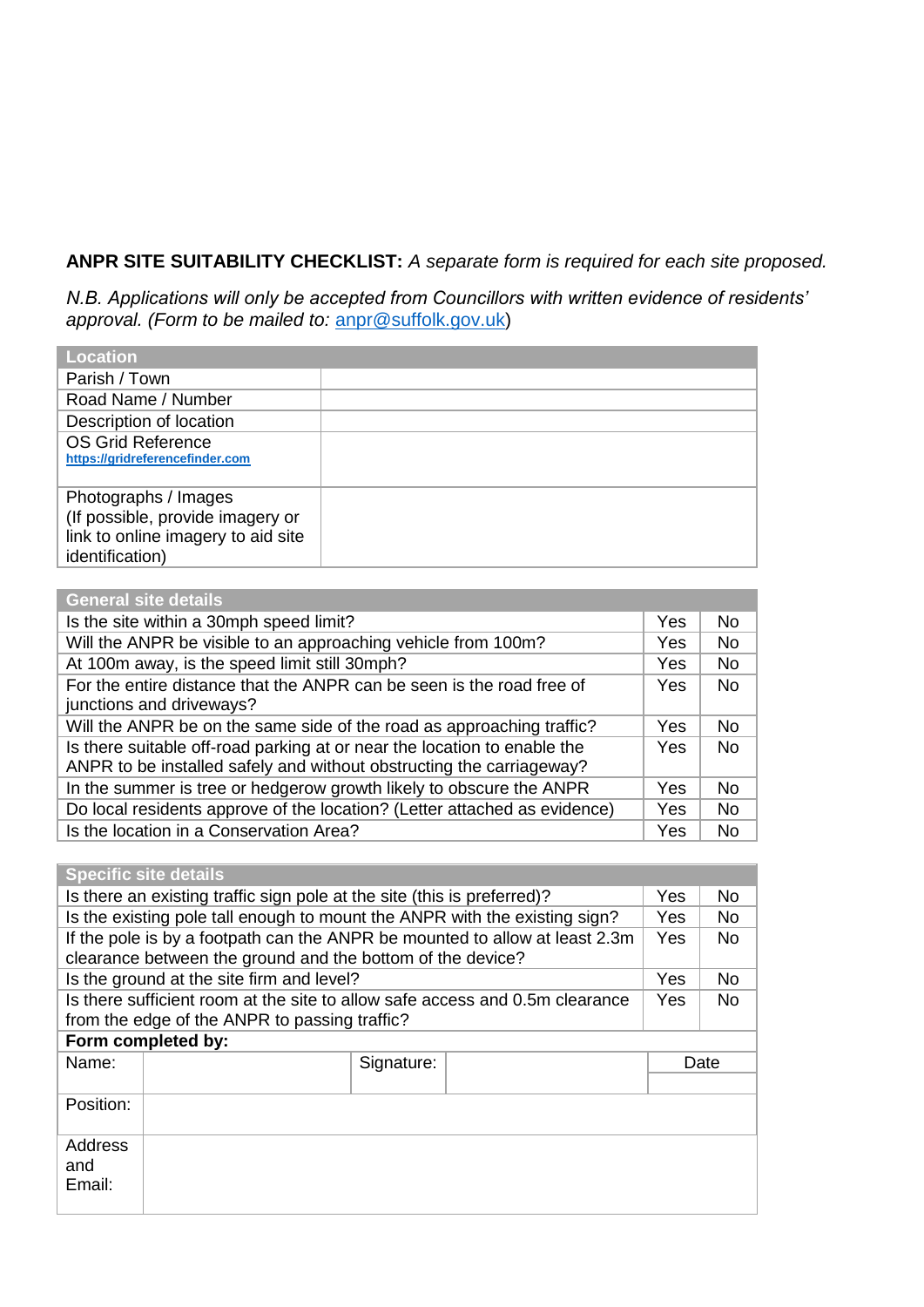| Authorisation for or on behalf of Suffolk County Council by: |  |            |  |      |
|--------------------------------------------------------------|--|------------|--|------|
| Name:                                                        |  | Signature: |  | Date |
|                                                              |  |            |  |      |
| Position:                                                    |  |            |  |      |
|                                                              |  |            |  |      |

# **Draft resident letter**

Dear \_\_\_\_\_\_\_\_\_\_\_\_\_\_\_\_\_\_\_\_\_\_,

Let a post at Council wishes to seek permission from Suffolk County Council to<br>so that an Automatic so that an Automatic Numberplate Recognition (ANPR) device can be temporarily installed.

Details of the ANPR scheme can be found at [www.suffolkroadsafe.com](about:blank)

Can you please indicate whether you?

a) Are happy for a post to be erected at XXXXX (location) so that a speed indicator device can be attached to it temporarily?

b) Would like more information and a meeting with a representative of the Parish Council to discuss further?

or

c) Are unhappy with the proposal and would not want a post at this location?

SCC will not consider a location if a resident is unhappy with the proposed siting of post.

Yours

Name Job role